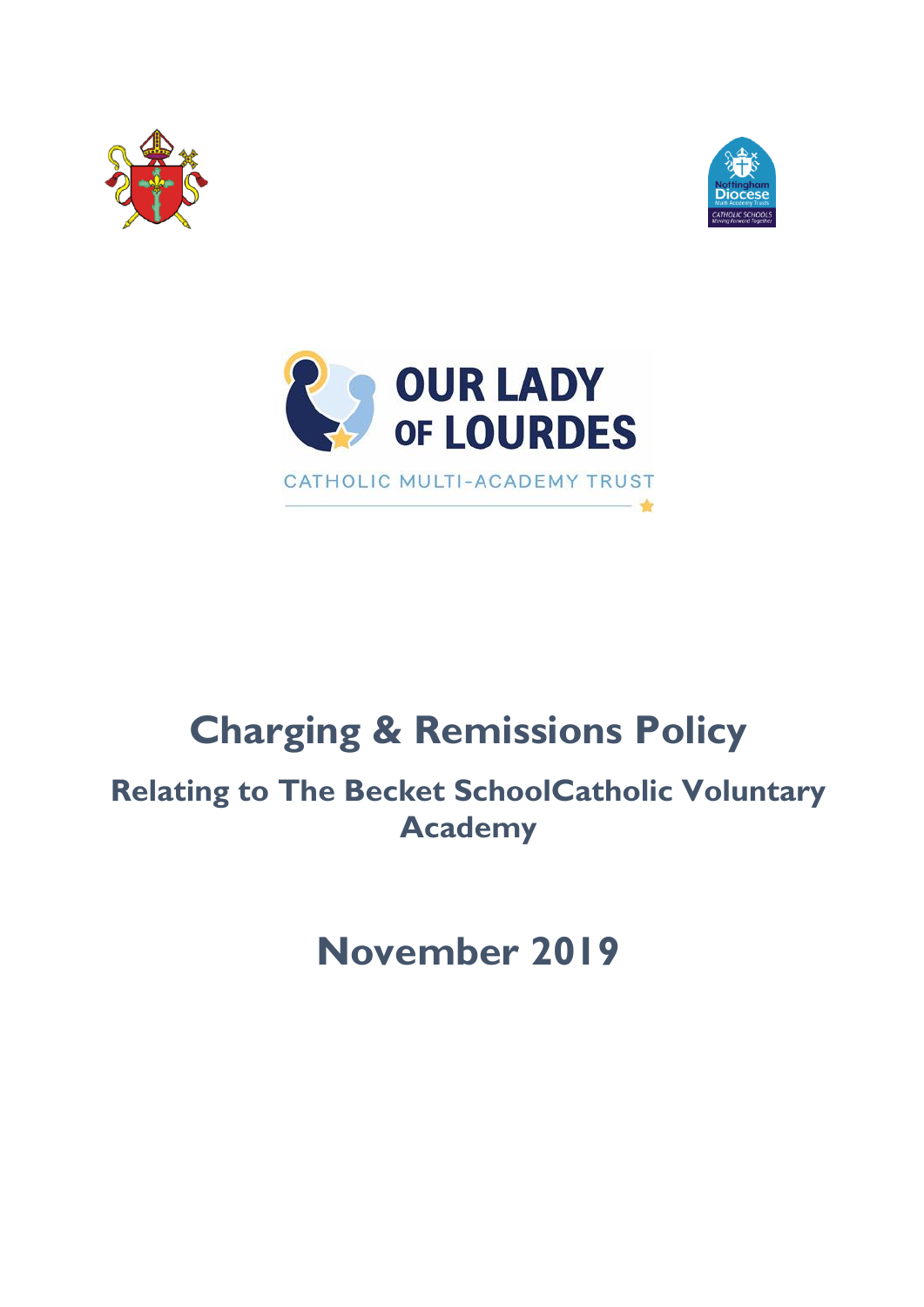Our Lady of Lourdes Catholic Multi-Academy Trust - Company Number: 7743523 Registered Office: 1st Floor, Loxley House, Riverside Business Park, Tottle Road, Nottingham NG2 IRT

#### **Contents**

- 1. Introduction
- 2. General Principles
- 3. Voluntary Contributions
- 4. School Hours
- 5. Optional Extras
- 6. Education During School Hours
- 7. Education Outside School Hours
- 8. Other Charges
- 9. Penalty Charges
- 10. Remission of Charges

Appendix 1

#### **Supporting Documents:**

Charging for School Activities May 2018 [https://www.gov.uk/government/publications/charging-for](https://www.gov.uk/government/publications/charging-for-school-activities)[school-activities](https://www.gov.uk/government/publications/charging-for-school-activities)

#### **Trust Mission Statement**

We are a partnership of Catholic schools and our aim is to provide the very best Catholic education for all in our community and so improve life chances through spiritual, academic and social development.

#### We will achieve this by:

- Placing the life and teachings of Jesus Christ at the centre of all that we do
- Following the example of Our Lady of Lourdes by nurturing everyone so that we can all make the most of our God given talents
- Working together so that we can all achieve our full potential, deepen our faith and know that God loves us
	- Being an example of healing, compassion and support for the most vulnerable in our society

*Pay to all what is owed to them: taxes to whom taxes are owed, revenue to whom revenue is owed, respect to whom respect is owed, honour to whom honour is owed – Romans 13:7*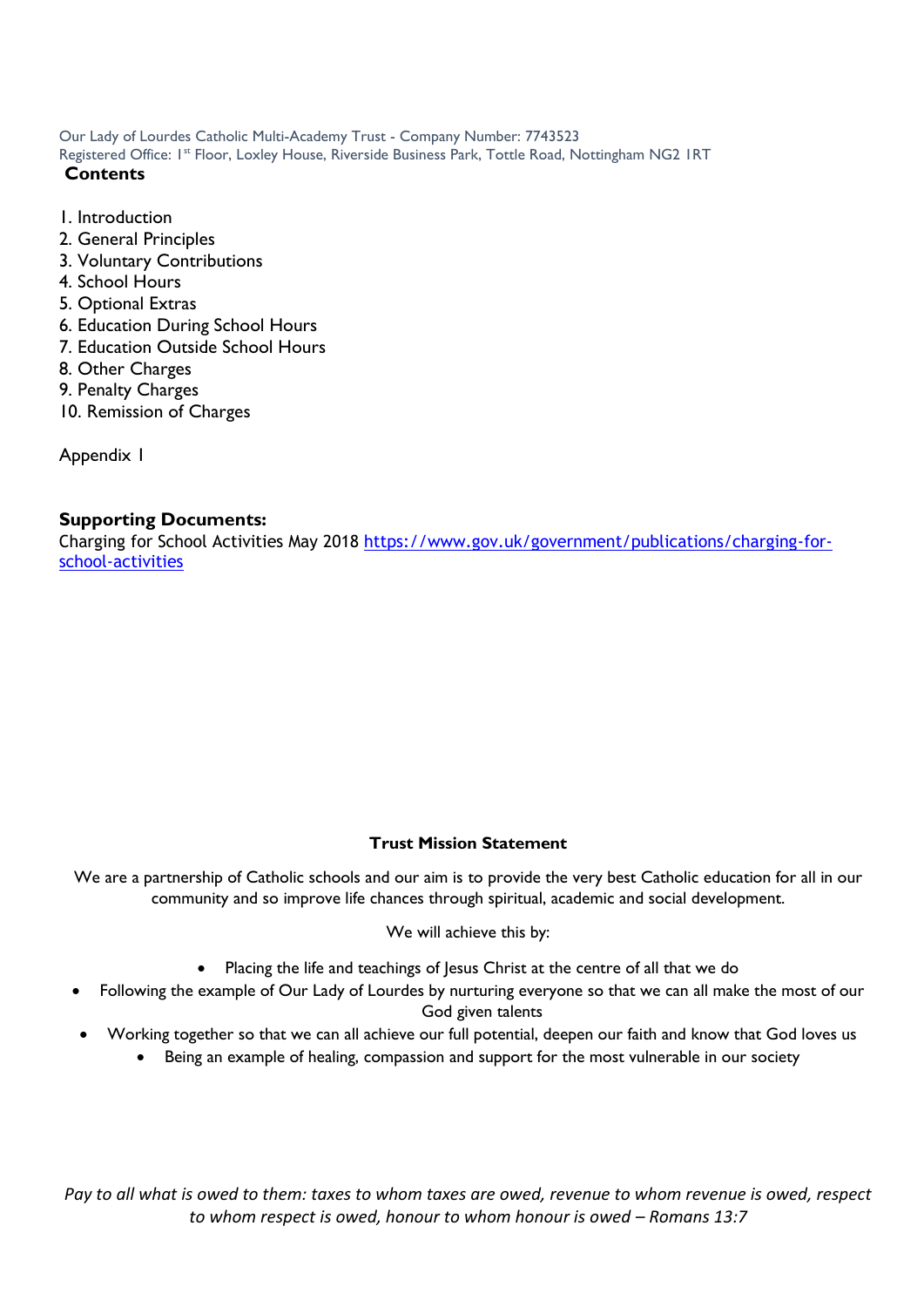## **1 Introduction**<br>**1.1** The Trust is require

The Trust is required by Law to have a statement of general policy on charging and remissions that takes account of each type of activity that can be charged for, and explains when charges will be made and when charges will be remitted. This policy has been drawn up in accordance with Sections 449-462 of the Education Act 1996 (The Act) and Regulations 1999: SI 1999/2255 which sets out the law on charging for school activities. The Act applies to academies through requirements of the Funding Agreement.

1.2 The Trust sets this general policy and each academy will provide specific information in Appendix 1 of the activities and visits where charges and remissions will apply.

1.3 No charges can be made unless the academy has drawn up a policy for that purpose, and a remissions policy.

## **2 General Principles**

Academies **can** charge for:

- any materials, books, instruments, or equipment, where the child's parent wishes him/her to own them;
- music and vocal tuition, in limited circumstances (see para 6.2);
- certain early years provision<sup>1</sup>;
- community facilities<sup>2</sup>;
- extended services provision; and
- optional extras.
- 2.2 Academies *cannot* charge for:
	- education provided during school hours;
	- the supply of materials, books instruments or other equipment required for education provided during school hours;
	- $\bullet$  education provided outside school hours if it is part of the national curriculum<sup>3</sup>, or part of a syllabus for a prescribed public examination that the pupils is being prepared for at the academy, or part of religious education;
	- instrumental or vocal tuition for pupils learning individually or in groups, unless the tuition is provided at the request of the pupil's parent;
	- entry for a prescribed public examination if the pupil has been prepared for it at the academy;
	- examination re-sit(s) if the pupil is being prepared for the re-sits(s) at the academy<sup>4</sup>;
	- admission to any academy;
	- transporting registered pupils to or from the academy where the local authority has a statutory obligation to provide transport
	- transporting registered pupils to alternative premises or provision where the academy has arranged for pupils to be educated
	- transport that enables a pupil to meet an examination requirement when he/she has been prepared for that examination at the academy; and
	- transport provided in connection with an educational visit during school hours

<sup>1</sup>The Education (Charges for Early Years Provision) Regulations 2012

 $2$ The powers to provide community facilities are under s.27(1) of the Education Act

<sup>3</sup>The national curriculum is not restricted to learning outside the classroom linked to subjects – the national curriculum inclusion statement activities are also covered

<sup>&</sup>lt;sup>4</sup> If a pupil fails, without good reason, to meet any exam requirement for a syllabus, the fee can be recovered from the pupil's parents.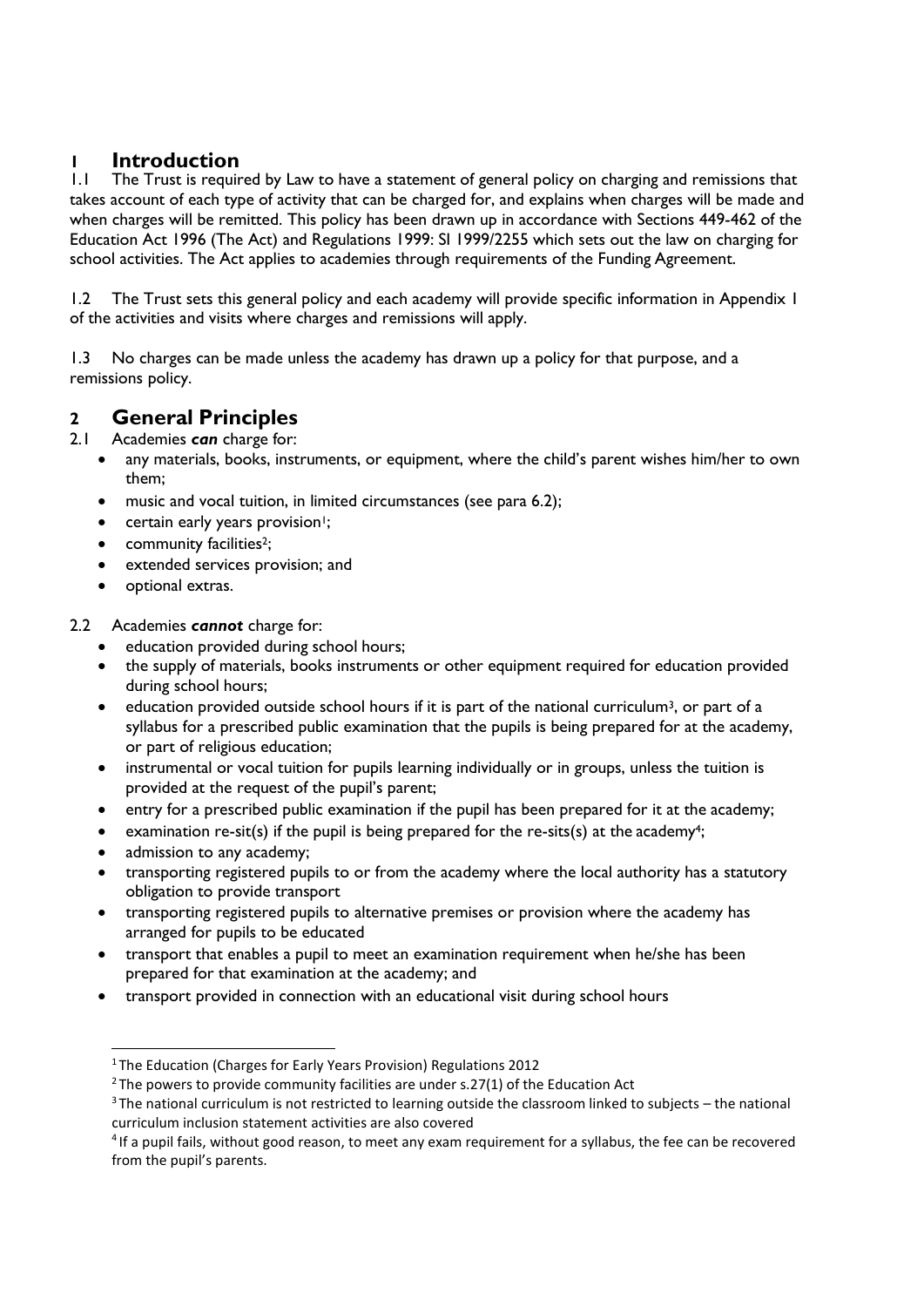2.3 *Support for Parents*: each academy will inform parents on low incomes and those in receipt of the benefits listed in para 10.1 of the support available to them when being asked for contributions towards the cost of school visits.

### **3 Voluntary Contributions**

3.1 The Education Act specifies where charges can and cannot be made. Voluntary contributions may be requested for the benefit of the academy or any academy activity at any time. Voluntary contributions are helpful to the academy in allowing limited resources to support additional activities and visits. Each academy will make clear to parents whether or not an activity or visit can go ahead without voluntary contributions. Every child will have an equal opportunity to take part in an activity or visit regardless of a parent's ability or willingness to make a voluntary contribution. However, if an activity or visit cannot go ahead without voluntary contributions then the academy will make this clear in advance. If insufficient voluntary contributions are received then the activity or visit will be cancelled.

### **4 School Hours**

4.1 The Act distinguishes between education during school hours and education outside of school hours in defining how and when charges can be made. School Hours are defined as the times when the school is in session, and do not include the break in the middle of the day. School hours are detailed in appendix 1.

### **5 Optional Extras**

- 5.1 Charges may be made for some activities that are known as "optional extras" which are:
	- Education provided outside of school hours that is not:
		- a) part of the national curriculum

b) part of a syllabus for a prescribed public examination that the pupil is being prepared for at the academy; or

c) part of religious education

- examination entry fee(s) if the registered pupil has not been prepared for the examination(s) at the academy
- transport (other than transport that is required to take the pupil to the academy or to other premises where the academy has arranged for the pupil to be provided with education
- board and lodging for a pupil on a residential visit
- extended day services offered to pupils, such as breakfast clubs, after school clubs, supervised homework clubs
- 5.2 In calculating the cost of optional extras the following can be included:
	- any materials, books, instruments, or equipment provided in connection with the optional extra;
	- the cost of buildings and accommodation;
	- non-teaching staff costs;
	- teaching staff engaged under a contract to services purely to provide an optional extra; and
	- the cost for teaching staff employed to provide tuition in playing a musical instrument or vocal tuition where the tuition is an optional extra.

5.3 Participation in any optional extra will be on the basis of parental choice and a willingness to meet the charges. Charges made per individual pupil will not exceed the actual cost of providing the optional extra.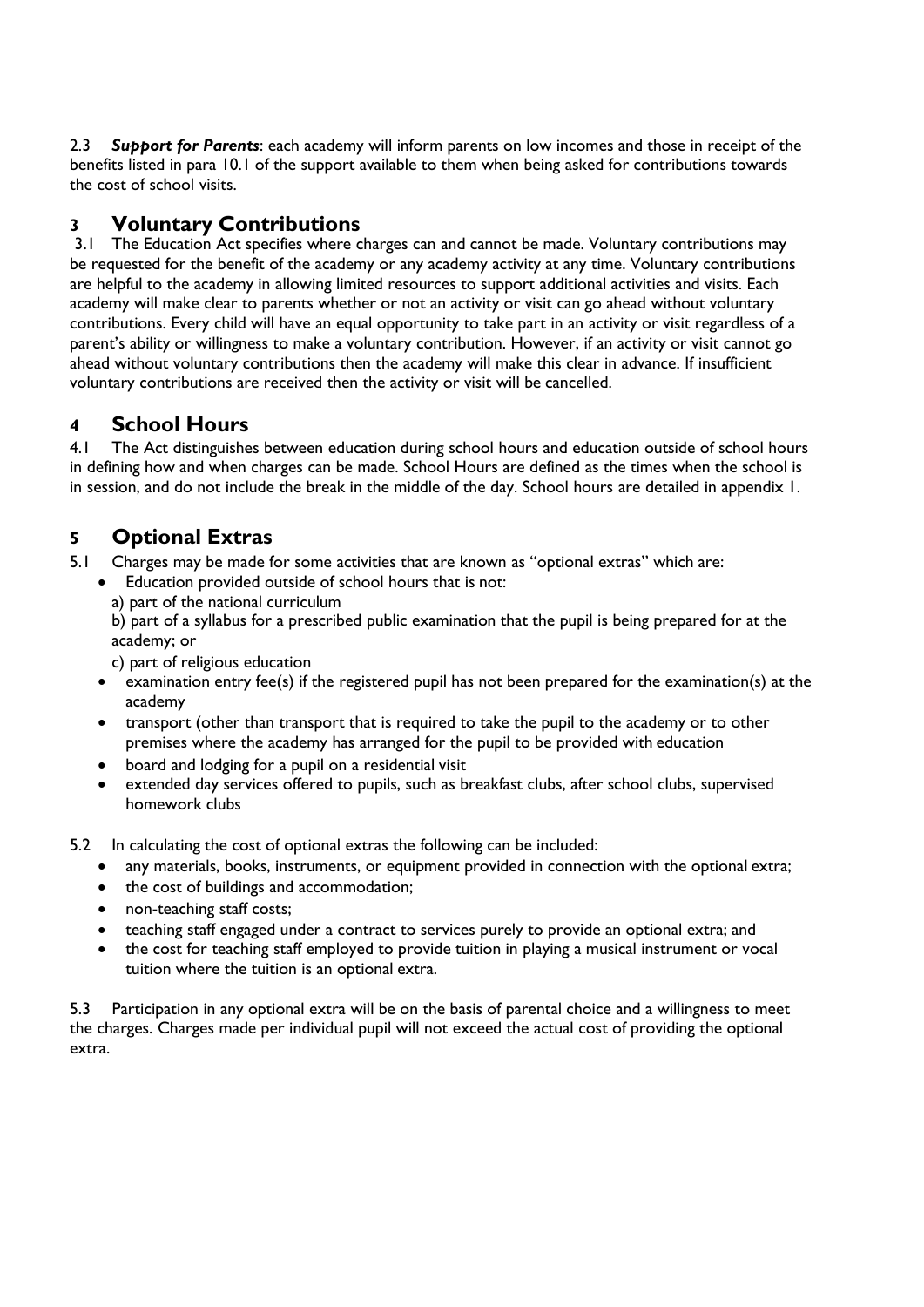#### **6 Education during School Hours**

6.1 *Education provided during school hours* will be free of charge. This includes materials, equipment, and transport provided in school hours by the Local Authority (LA) or by the academy to carry students between the academy and an activity. It also includes activities taking place during the school day, such as visiting theatre companies or day trips for students. Where an activity takes place partly during and partly outside school hours then the principles set out in para 7.4 below will apply in determining the charging basis.

6.2 *Musical Instrument Tuition* during school hours is an exception and charges may be made for vocal or instrument tuition provided that the tuition is provided at the request of the pupil's parent and is not part of the national curriculum or the KS2 instrumental and vocal tuition programme. No charge may be made for a pupil who is looked after by a local authority. The charges for these lessons will be set down in a contract between the private music teacher and the parent. The academy itself will not charge for this activity.

6.3 *Activities during school hours not run by the academy or the LA:* When organisation acting independently of the academy or LA arranges an activity to take place during school hours and parents want their children to join the activity, such organisations may charge parents. Parents must then ask the school to agree to their children being absent, just as they would if they wanted to take their children out of school for a family holiday.

6.4 *Activities organised by a third party, and approved by the academy* is educational or is supervised by someone authorised by the academy, then it is the Government's view that it should be treated as if it were provided by the academy, and so no charge will be made to the parents, or students. Such an activity, if it takes place outside the school premises, is an 'approved educational activity' within the meaning of Regulation 4A (a) of the Education (Student Registration) Regulations 1995 (as amended).

### **7 Education outside school hours**

The academy will charge parents for activities that take place outside school hours when these activities are not a necessary part of the National Curriculum or do not form part of the academy's basic curriculum for religious education. These are described as 'optional extras' under The Education Act 1996. (see para 5)

7.2 *Residential Visits during school hours:* the academy will charge for board and lodging. Other costs such as transport to and from the venue, activities and events held as part of the residential will be funded through voluntary contributions. The costs of providing supply cover for staff accompanying students on a residential will be funded through voluntary contributions.

7.3 *Residential Visits outside of school time including in school holidays*: The academy will charge for board and lodging, transport costs and any activity or event held as part of the residential.

#### 7.4 *Activity partly during school hours:*

#### *Non-residential Activities*

If 50% or more of the time spent on the activity occurs during school hours, it is deemed to take place during school hours. Time spent on travel counts in this calculation if the travel itself occurs during school hours. Where less than 50% of the time spent on an activity falls during school hours, it is deemed to have taken place outside school hours.

#### *Residential Activities*

If the number of half day school sessions taken up by the visit is equal to or greater than 50% of the number of half days spent on the visit, it is deemed to have taken place during school hours (even if some of the activities take place late in the evening)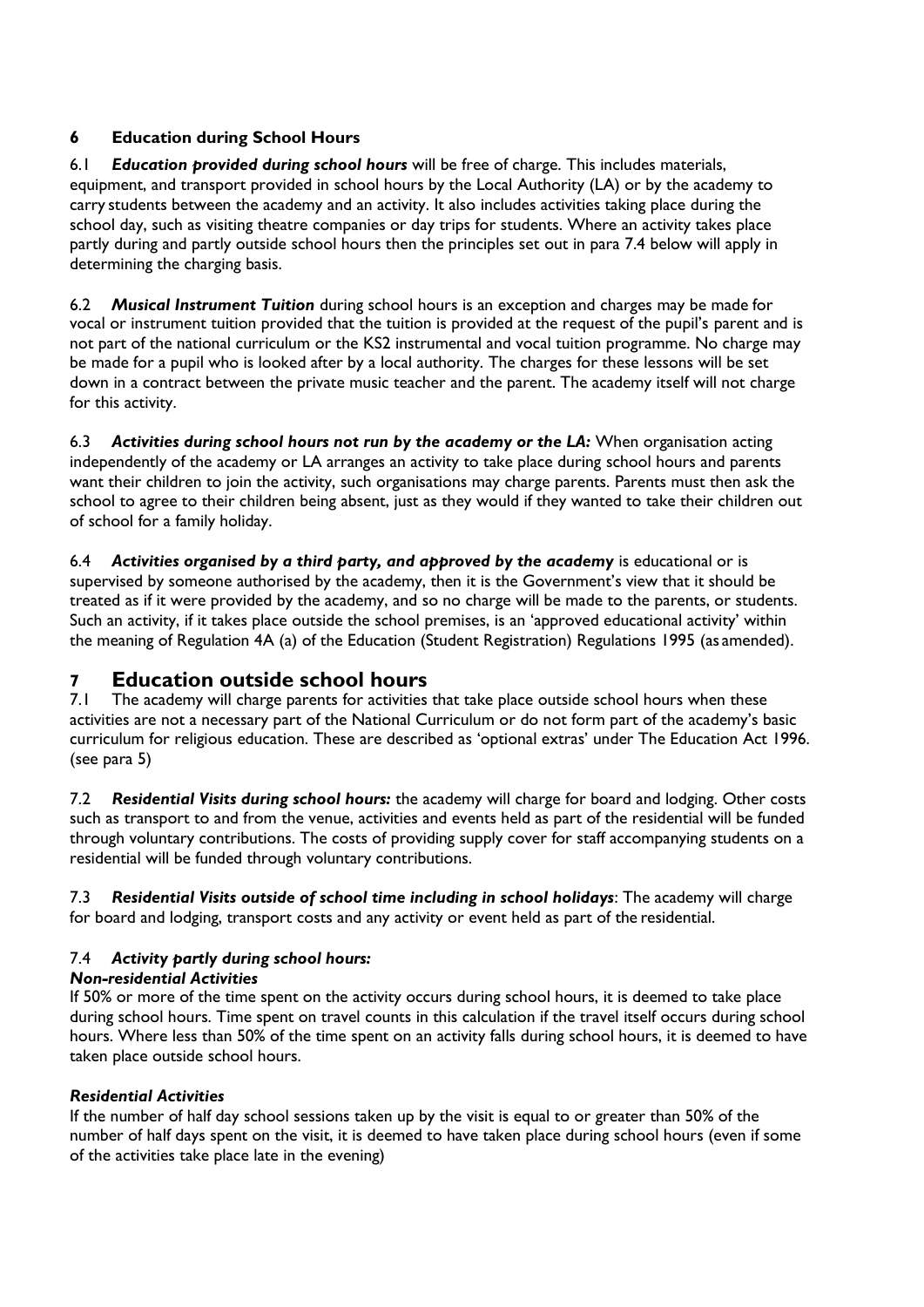## **8 Other Charges**

The School may make charges for the following:

#### *(a) Public Examinations*

No charges will be made for entering students for public examinations that are set out in regulations and where the school has prepared that student through the syllabus. However, an examination entry fee may be charged to parents if:

- the examination is on the set list, but the student was not prepared for it at the school;
- the examination is not on the set list but the school arranges for the student to take it; and
- a student fails without good reason to complete the requirements of any public examination where the academy originally paid or agreed to pay the entry fee - this includes failure to attend for an examination without good reason.

#### *(b) Transport – School Minibus*

Under Section 19 of the Transport Act 1985 and in accordance with the provisions of the Minibus and Other Section 19 Permit Buses Regulations 1987, the school may make a charge, where applicable for use of the school minibus. The Section 19 Bus Permit specifies that students of any school, college, university or other educational establishment and staff or other helpers accompanying them may be carried as passengers. A charge will be made on a per kilometre basis and the per kilometre rate will be determined by The Trust Finance Director annually.

#### *(c) Transport – School Buses*

If The School provides a bus service for home to school transport the charges for such a service will be set to recover the costs (including indirect costs) of providing the service and will determined by the number of students travelling on the bus. Parents will be informed of the charge at the start of each term and payment will be in advance for that term.

#### *(d) Lettings of Facilities*

The school will from time to time allow other groups to use school premises. Charges for use of school premises are set at the start of each financial year. VAT will be charged on sports bookings, unless a block booking of ten sessions or more is received in advance.

#### **9 Penalty Charges**

The Academy may make charges for the following:

#### *(a) Unauthorised Absence*

The academy in collaboration with the Local Authority or Police will issue Penalty Notices for nonattendance at school. The circumstances in which Penalty Notices will be issued are set out in the school's Attendance Policy and the amount of the Penalty Charge will be as applicable at the time of issue.

#### *(b) Damage to or loss of Property or Equipment*

Where a student has lost or caused damage to property or equipment belonging to the school or to another student through deliberate misuse or vandalism then the school will charge parents for repairing or replacing the equipment. In collaboration with the school transport providers, the school will also charge parents for any wilful damage caused to school buses by students.

#### **10 Remission of Charges**

10.1 Parents, or the young person themselves, who are in receipt of any of the following benefits (the eligibility criteria for free school meals) may be exempt from paying the cost of board and lodging for residential activities taking place during school hours:

- Income Support
- income-based Jobseeker's Allowance
- income-related Employment and Support Allowance
- support under Part VI of the Immigration and Asylum Act 1999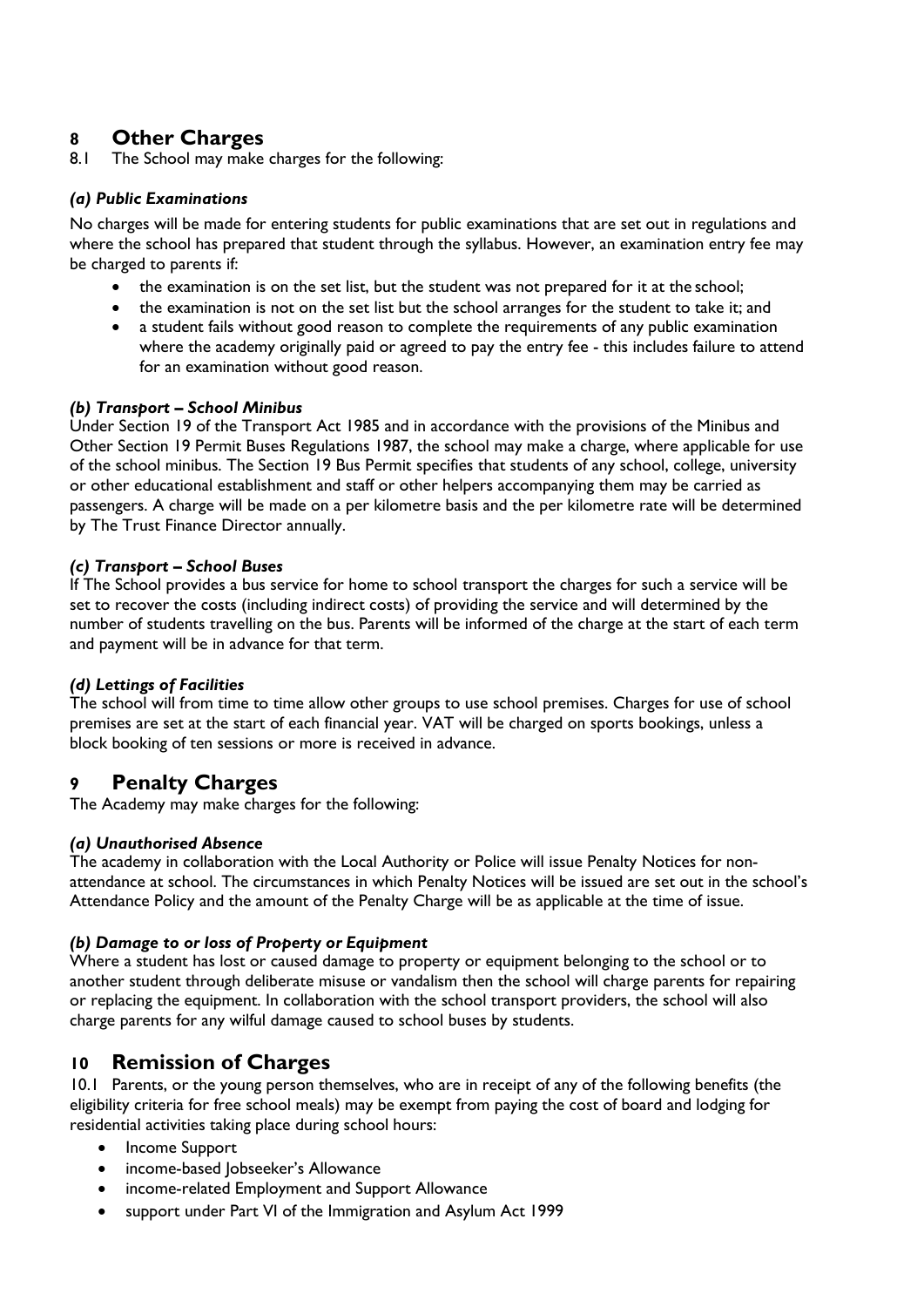- the guaranteed element of Pension Credit
- Child Tax Credit (provided you're not also entitled to Working Tax Credit and have an annual gross income of no more than £16,190)
- Working Tax Credit run-on paid for 4 weeks after you stop qualifying for Working Tax Credit
- Universal Credit if you apply on or after 1 April 2018 your household income must be less than £7,400 a year (after tax and not including any benefits you get)

10.2 Children who get paid these benefits directly, instead of through a parent or guardian may also qualify.

10.3 You may also qualify if you get any of the above benefits and your child is both:

- younger than the compulsory age for starting school; or
- in full-time education

10.4 The decision to exempt families from paying for the cost of board and lodgings for residential activities taking place during school hours will be at the discretion of each individual academy.

10.5 If an exemption applies, letters will be sent to parents at the planning stage of a visit to make it clear that those qualifying under para 10 above will be exempt from the charges relating to board and lodgings for residential activities taking place during school hours.

10.6 The academy will meet the costs of board and lodgings for those children exempt. When trips or activities taking place during school time are oversubscribed then the process for selecting children to take part will be fair and open and those who are exempt from charges will not be disadvantaged. Ability to pay will not be a factor in selecting children to take part.

10.7 Charges to parents will not exceed the actual cost of providing the activity and will not include additional amounts to subsidise the event or other students. However, voluntary contributions will be sought at any time towards the costs of the activity and these will be used to ensure that the activity can proceed. In the event of excess charges being made, parents will be refunded. However, voluntary contributions will be retained by the school.

| Date Issued    | November 2019               |
|----------------|-----------------------------|
| Date of Review | Review every 3 years        |
|                | (November 2022)             |
| Reviewer       | Finance & Estates Committee |
|                | <b>OLoL Trust Board</b>     |
| Author         | Daniel Moore                |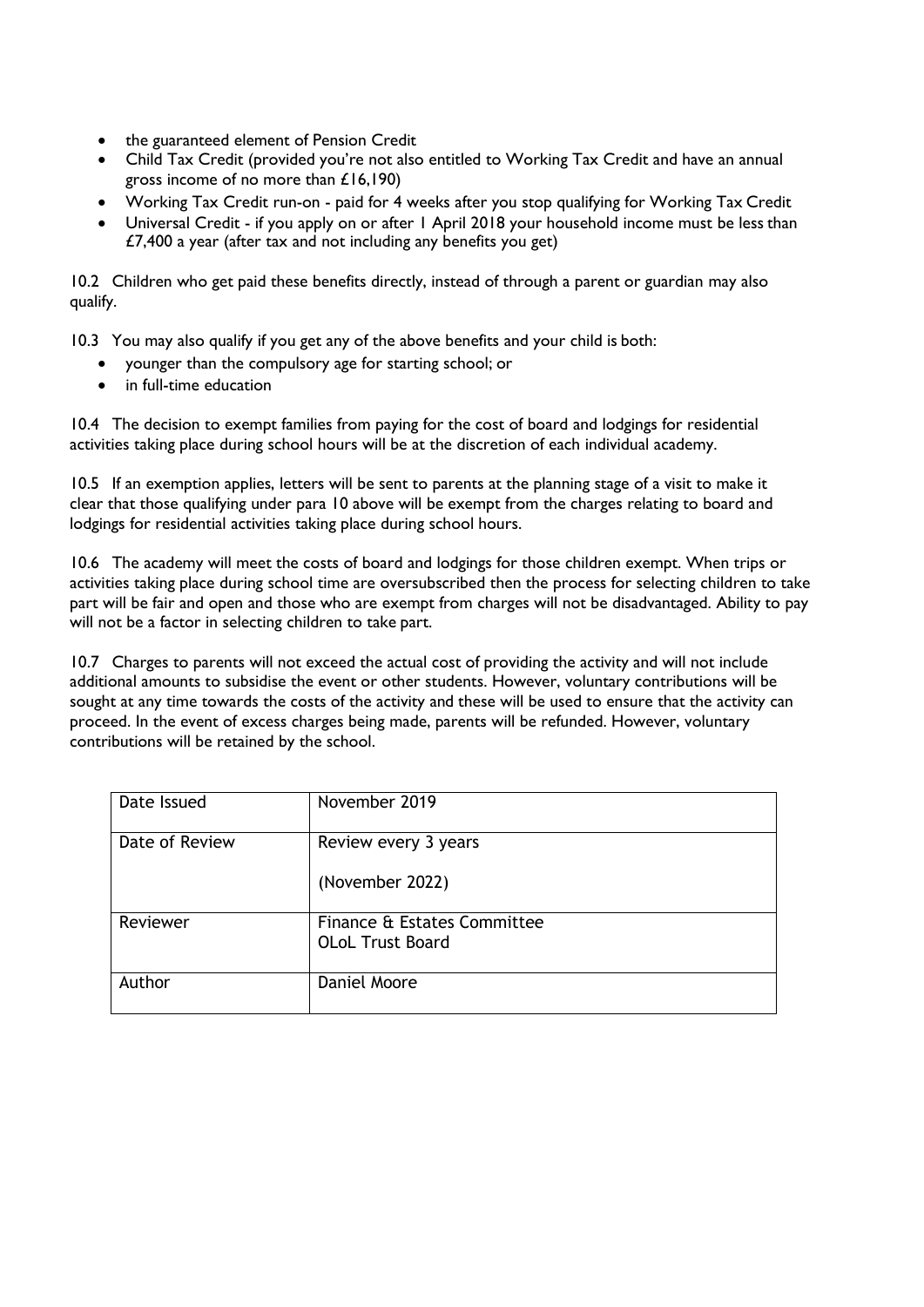#### **Appendix 1**

Charging and Remissions for Activities and Visits at The Becket School

Hours of the school day:

| Morning   | $8:40$ am - 12:15pm  |
|-----------|----------------------|
| Afternoon | $13:05$ pm - 15:05pm |

| Event/Activity                                         | Cost Type                                          | <b>Charge</b><br>YES/NO | <b>Voluntary</b><br><b>Contribution</b><br>YES/NO | <b>Remission of</b><br>charges where<br>applicable |
|--------------------------------------------------------|----------------------------------------------------|-------------------------|---------------------------------------------------|----------------------------------------------------|
| <b>Residential activities</b>                          | Board & lodging                                    | <b>YES</b>              | n/a                                               | Discretion                                         |
| (during school week), eg<br><b>Briars</b>              | Transport, Activities<br>and indirect costs        | <b>NO</b>               | <b>YES</b>                                        | n/a                                                |
| Residential activities (out                            | Board & lodging                                    | <b>YES</b>              | n/a                                               | <b>NO</b>                                          |
| of school week, holidays,<br>weekends), eg Ski Trip    | <b>Transport, Activities</b><br>and indirect costs | <b>YES</b>              | n/a                                               | <b>NO</b>                                          |
| Non-residential trips or                               | Transport, Activities,                             | <b>NO</b>               | <b>YES</b>                                        | n/a                                                |
| other visits during school                             | entrance fees and                                  |                         |                                                   |                                                    |
| hours, eg Space Centre                                 | indirect costs                                     |                         |                                                   |                                                    |
| Non-residential trips or                               | Transport, Activities,                             | <b>YES</b>              | n/a                                               | <b>NO</b>                                          |
| other visits outside or                                | entrance fees and                                  |                         |                                                   |                                                    |
| largely outside school                                 | indirect costs                                     |                         |                                                   |                                                    |
| hours not part of the                                  |                                                    |                         |                                                   |                                                    |
| national curriculum                                    |                                                    |                         |                                                   |                                                    |
| Non-residential trips or                               | Transport, Activities,                             | <b>NO</b>               | <b>YES</b>                                        | n/a                                                |
| other visits outside or                                | entrance fees and<br>indirect costs                |                         |                                                   |                                                    |
| largely outside school<br>hours and <i>part of the</i> |                                                    |                         |                                                   |                                                    |
| national curriculum                                    |                                                    |                         |                                                   |                                                    |
| Non-uniform day                                        | Non-uniform                                        | <b>NO</b>               | <b>YES</b>                                        | n/a                                                |
|                                                        |                                                    |                         |                                                   |                                                    |
| <b>Sports Coaches/activities</b>                       | For example, Aerobics,                             | <b>NO</b>               | <b>YES</b>                                        | n/a                                                |
| (during the school week)                               | Zumba, fitness, rugby                              |                         |                                                   |                                                    |

<sup>&</sup>lt;sup>i</sup> Academies may choose certain activities outside of the school day which it considers to be important for all pupils to attend – financial support may be offered to families on low incomes resulting in a remission or part remission of charges – this is at the discretion of the Academy